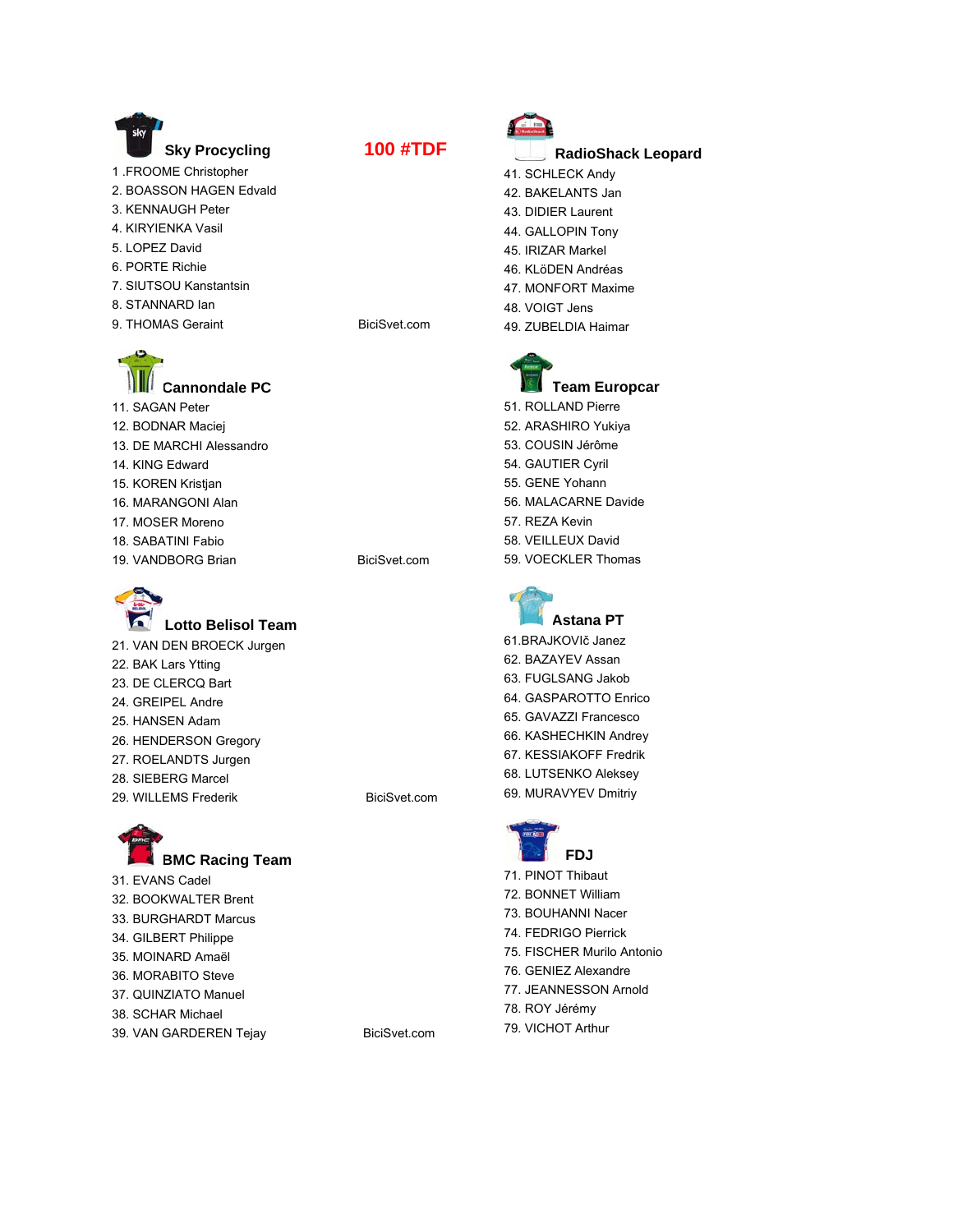

- 81. [PERAUD Jean-Christophe](http://www.procyclingstats.com/rider/Jean_christophe_Peraud)
- 82. [BARDET Romain](http://www.procyclingstats.com/rider/Romain_Bardet)
- 83. [BOUET Maxime](http://www.procyclingstats.com/rider/Maxime_Bouet)
- 84. [DUMOULIN Samuel](http://www.procyclingstats.com/rider/Samuel_Dumoulin)
- 85. [DUPONT Hubert](http://www.procyclingstats.com/rider/Hubert_Dupont)
- 86. [GADRET John](http://www.procyclingstats.com/rider/John_Gadret)
- 87. [KADRI Blel](http://www.procyclingstats.com/rider/Blel_Kadri)
- 88. [MINARD Sébastien](http://www.procyclingstats.com/rider/Sebastien_Minard)
- 89. [RIBLON Christophe](http://www.procyclingstats.com/rider/Christophe_Riblon) BiciSvet.com



## **[Team Saxo-Tinkoff](http://www.procyclingstats.com/team/Team_Saxo_tinkoff_2013)**

91. [CONTADOR Alberto](http://www.procyclingstats.com/rider/Alberto_Contador) 92. [BENNATI Daniele](http://www.procyclingstats.com/rider/Daniele_Bennati) 93. [HERNáNDEZ Jesús](http://www.procyclingstats.com/rider/Jesus_Hernandez_3) 94. [KREUZIGER Roman](http://www.procyclingstats.com/rider/Roman_Kreuziger_1) 95. [NOVAL Benjamin](http://www.procyclingstats.com/rider/Benjamin_Gonzalez_noval) 96. [MOREIRA PAULINHO Sergio Miguel](http://www.procyclingstats.com/rider/Sergio_Miguel_Moreira_Paulinho) 97. [ROCHE Nicolas](http://www.procyclingstats.com/rider/nicolas_Roche) 98. [ROGERS Michael](http://www.procyclingstats.com/rider/Michael_Rogers) 99. [TOSATTO Matteo](http://www.procyclingstats.com/rider/Matteo_Tosatto) BiciSvet.com



**[Katusha Team](http://www.procyclingstats.com/team/Katusha_Team_2013)** 101. [RODRIGUEZ Joaquim](http://www.procyclingstats.com/rider/Joaquim_Rodriguez) 102. [BRUTT Pavel](http://www.procyclingstats.com/rider/Pavel_Brutt) 103. [KRISTOFF Alexander](http://www.procyclingstats.com/rider/Alexander_Kristoff) 104. [KUSCHYNSKI Aleksandr](http://www.procyclingstats.com/rider/Aleksandr_Kuschynski) 105. [LOSADA Alberto](http://www.procyclingstats.com/rider/Alberto_Losada) 106. [MORENO Daniel](http://www.procyclingstats.com/rider/Daniel_Moreno) 107. [SMUKULIS Gatis](http://www.procyclingstats.com/rider/Gatis_Smukulis) 108. [TROFIMOV Yuri](http://www.procyclingstats.com/rider/Yuri_Trofimov) 109. [VORGANOV Eduard](http://www.procyclingstats.com/rider/Eduard_Vorganov) BiciSvet.com



111. [ANTON Igor](http://www.procyclingstats.com/rider/Igor_Anton) 112. [ASTARLOZA Mikel](http://www.procyclingstats.com/rider/Mikel_Astarloza) 113. [IZAGIRRE Gorka](http://www.procyclingstats.com/rider/Gorka_Izagirre) 114. [IZAGIRRE Ion](http://www.procyclingstats.com/rider/Ion_Izagirre) 115. [LOBATO Juan Jose](http://www.procyclingstats.com/rider/Juan_Jose_Lobato) 116. [NIEVE Mikel](http://www.procyclingstats.com/rider/Mikel_nieve) 117. [OROZ Juan José](http://www.procyclingstats.com/rider/Juan_Jose_Oroz) 118. [PEREZ Ruben](http://www.procyclingstats.com/rider/Ruben_Perez) 119. [SICARD Romain](http://www.procyclingstats.com/rider/Romain_Sicard) BiciSvet.com

**[Movistar Team](http://www.procyclingstats.com/team/Movistar_Team_2013)** 121. [VALVERDE Alejandro](http://www.procyclingstats.com/rider/Alejandro_Valverde) 122. [AMADOR Andrey](http://www.procyclingstats.com/rider/Andrey_Amador) 123. [CASTROVIEJO Jonathan](http://www.procyclingstats.com/rider/Jonathan_Castroviejo) 124. [COSTA Rui](http://www.procyclingstats.com/rider/Rui_Costa) 125. [ERVITI Imanol](http://www.procyclingstats.com/rider/Imanol_Erviti) 126. [GUTIERREZ Jose Iván](http://www.procyclingstats.com/rider/Ivan_Gutierrez) 127. [PLAZA Ruben](http://www.procyclingstats.com/rider/Ruben_Plaza) 128. [QUINTANA Nairo Alexander](http://www.procyclingstats.com/rider/nairo_Alexander_Quintana) 129. [ROJAS Jose Joaquin](http://www.procyclingstats.com/rider/Jose_Joaquin_Rojas) 





131. [TAARAMäE Rein](http://www.procyclingstats.com/rider/Rein_Taaramae) 132. [BAGOT Yoann](http://www.procyclingstats.com/rider/Yoann_Bagot) 133. [COPPEL Jérome](http://www.procyclingstats.com/rider/Jerome_Coppel) 134. [GARCíA Egoitz](http://www.procyclingstats.com/rider/Egoitz_Garcia) 135. [LE MEVEL Christophe](http://www.procyclingstats.com/rider/Christophe_Le_Mevel) 136. [LEVARLET Guillaume](http://www.procyclingstats.com/rider/Guillaume_Levarlet) 137. [MATE Luis Angel](http://www.procyclingstats.com/rider/Luis_Angel_Mate) 138. [MOLARD Rudy](http://www.procyclingstats.com/rider/Rudy_Molard) 139. [NAVARRO Daniel](http://www.procyclingstats.com/rider/Daniel_navarro) 



- 141. [CUNEGO Damiano](http://www.procyclingstats.com/rider/Damiano_Cunego) 142. [BONO Matteo](http://www.procyclingstats.com/rider/Matteo_Bono) 143. [CIMOLAI Davide](http://www.procyclingstats.com/rider/Davide_Cimolai) 144. [FAVILLI Elia](http://www.procyclingstats.com/rider/Elia_Favilli) 145. [FERRARI Roberto](http://www.procyclingstats.com/rider/Roberto_Ferrari) 146. [MALORI Adriano](http://www.procyclingstats.com/rider/Adriano_Malori) 147. [MORI Manuele](http://www.procyclingstats.com/rider/Manuele_Mori) 148. [NIEMIEC Przemyslaw](http://www.procyclingstats.com/rider/Przemyslaw_niemiec)
- 149. [SERPA Jose Rodolfo](http://www.procyclingstats.com/rider/Jose_Rodolfo_Serpa)



151. [CAVENDISH Mark](http://www.procyclingstats.com/rider/Mark_Cavendish) 152. [CHAVANEL Sylvain](http://www.procyclingstats.com/rider/Sylvain_Chavanel) 153. [KWIATKOWSKI Michal](http://www.procyclingstats.com/rider/Michal_Kwiatkowski) 154. [MARTIN Tony](http://www.procyclingstats.com/rider/Tony_Martin) 155. [PINEAU Jérome](http://www.procyclingstats.com/rider/Jerome_Pineau) 156. [STEEGMANS Gert](http://www.procyclingstats.com/rider/Gert_Steegmans) 157. [TERPSTRA Niki](http://www.procyclingstats.com/rider/niki_Terpstra) 158. [TRENTIN Matteo](http://www.procyclingstats.com/rider/Matteo_Trentin) 159. [VELITS Peter](http://www.procyclingstats.com/rider/Peter_Velits)